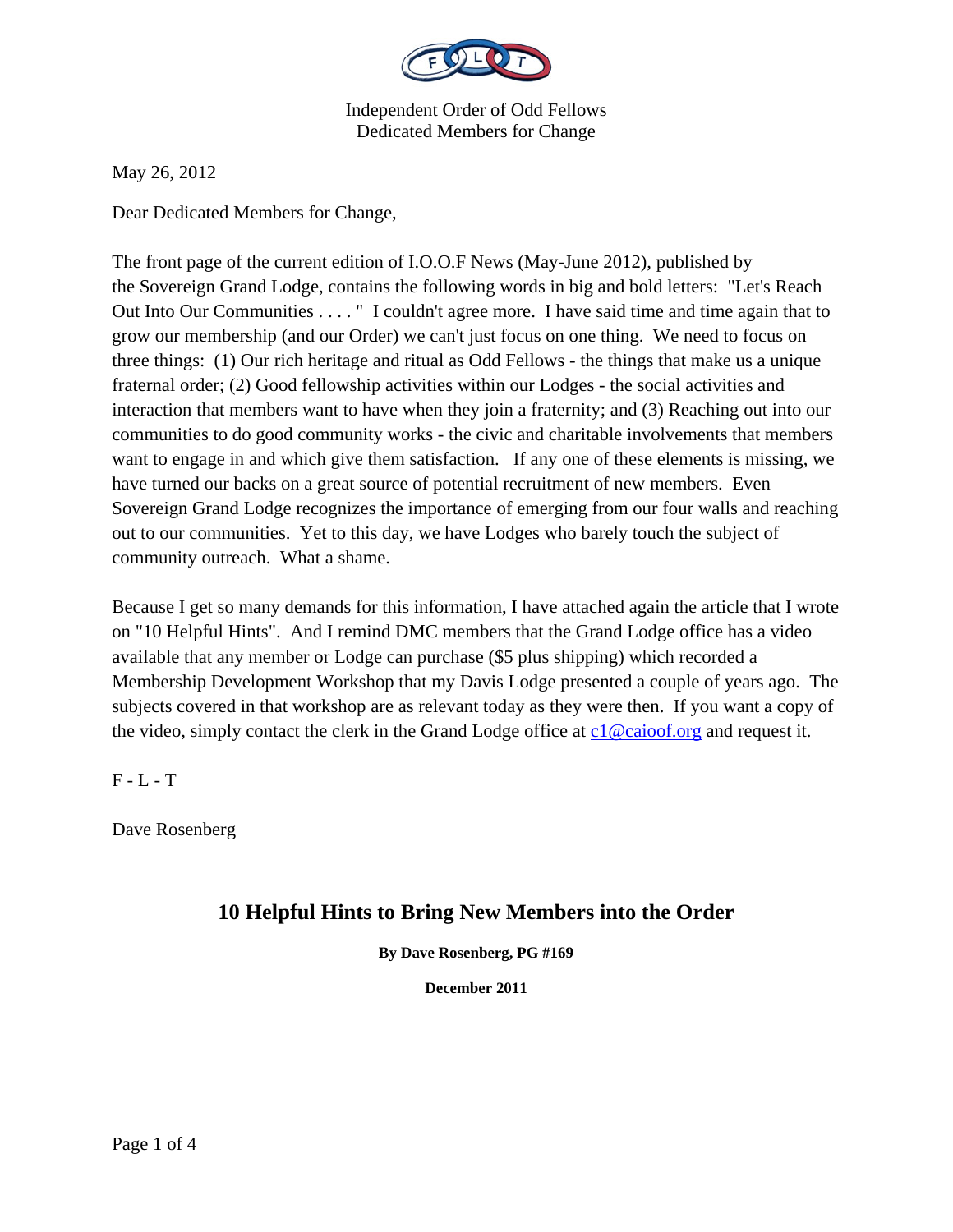

Most of you who read this article will have been Odd Fellows longer (perhaps far longer) than I have been. I'm a relatively new member of the Order, having been initiated in March of 2004. So, as I write this article, I've been an Odd Fellow for about seven years. And yet, I am asked, again and again, for advice on how to bring new members into the Order. In response to these many requests, I've been urged to write this article. And, ladies and gentlemen, we absolutely have to recruit new members – Odd Fellowship in California has now dropped 90% in membership since WW II, and we have less than 5,000 dues-paying members. This situation is unsustainable, and – as Lodges diminish in membership - is causing innumerable problems throughout the state.

 I suppose that I'm asked for advice because I have, personally, brought so many new members into Odd Fellowship. Specifically, I've sponsored about 100 new members. In 2009, the Sovereign Grand Lodge recognized me as #2 in the SGL jurisdiction in bringing in new members; and in 2010, SGL recognized me as #1 in the jurisdiction. I am a member of the Grand Lodge's Membership Committee, and I've developed a "Membership Development Workshop" which, by the way, Grand Lodge has available to anyone who wants it, on a DVD. I serve as the Chair of my own Lodge's Membership and Initiation Committee.

 Yet, I do not profess to say how YOU or YOUR Lodge should recruit new members. Frankly, that's up to YOU to determine. What I can do is give you some helpful hints that have worked for me. If those hints happen to make sense to you, or fit your style, or you wish to try them out, then please do! So, without further ado, here's Dave Rosenberg's 10 Helpful Hints to Recruiting New Members into the Order:

**Recruitment on the Brain.** The single most effective tool in recruiting new members is to have "recruitment on the brain" at all times. Talking to potential new members is not an occasional thing – it has to be a constant thing. When I meet new folks, I size them up, assess them, get to know them, and often ask them to consider applying for membership to the Lodge. For example, we recently hired a contractor to do some work at our Lodge Hall. After getting to know him, I talked to him about Odd Fellowship, and invited him to apply. He did. And I never give up. I talked to one woman for over five years about joining the Lodge. Recently, she did. I constantly carry application forms in my pocket. You never know when you may need one.

**Functions at the Lodge**. One of the absolute best tools for recruitment is to have an active Lodge. Most of the new members I have recruited have first come into contact with the Lodge through Lodge functions. They come to the function, have fun, meet members and are curious about Odd Fellowship. I have recruited dozens of new members who first came in contact with the Lodge through our community events such as "Breakfast with Santa" or who came to the Lodge as a guest of a member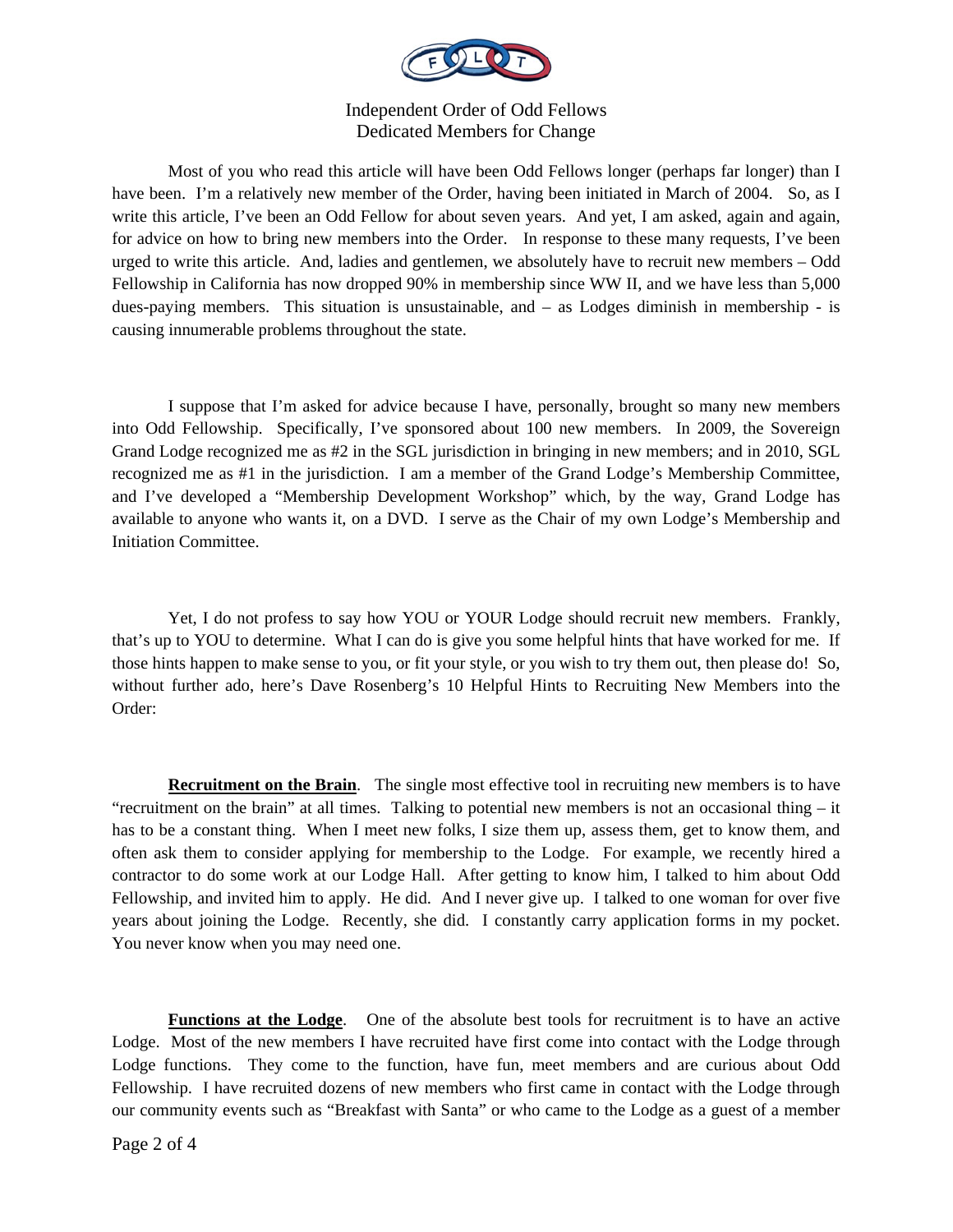

during our annual "OddtoberFest" or when we rented a bus to visit wineries in Amador County. Active Lodges create opportunities to recruit.

**Husbands and Wives**. I have found that one of the best draws for new members is to make it user-friendly for husbands and wives (or significant others), and also for young parents with children. Very few organizations offer couples the ability to work and play together. Odd Fellowship does. Those Odd Fellows Lodges that restrict membership, or discourage membership of women, have cut off 50% of the population. Those Lodges that fail to recruit young parents have cut themselves off from a large segment of the community.

**Community Support**. The regalia, ritual, grips, passwords, and symbols of Odd Fellowship make us unique and distinguish us as a fraternal order. They should and will always be with us. However, virtually no one joins because of that. A full appreciation of the ritual will develop over time. But, frankly, most folks are drawn to IOOF when the Lodge engages in local community support. New members want to be part of good works in the community – whether it's feeding hungry people, or working with people with developmental disabilities, or planting trees. When a Lodge engages in active community support activities, that Lodge opens a gateway to recruitment.

**Good Fellowship**. The other draw for potential new members is good fellowship activities within the Lodge. People today seek a social network and a fun place to enjoy activities with others. When Lodges have a full slate of social activities, recruitment of new members is dramatically enhanced. My Lodge, for example, hosts music events, good fellowship "Lodge Nights", an "OddtoberFest", a Halloween Party, and numerous other social events for members and potential new members. Let's not forget that Odd Fellowship was started in Old England in pubs.

**Social Meetings**. Social meetings are not prohibited by the Code of Odd Fellowship, and in fact, are encouraged by Grand Lodge. What's a social meeting? It is simply a meeting of the Lodge where no regalia are worn, no ritual is employed, and no secret signs, grips or passwords are used. Lodges that engage in social meetings have another huge technique available to them for recruitment. Potential new members can attend, can see what the Lodge is up to, and can meet members.

**Don't Make it Easy.** There are Lodges that are so desperate for new members that when they get one, they immediately rush into an initiation. And then, once initiated, that new member is plunged into a formal, ritual meeting, and often the Lodge never sees him/her again. In my Lodge, the process of joining (we call it the "pledge period") takes at least 5-6 months, the applicants (we call them "pledges")